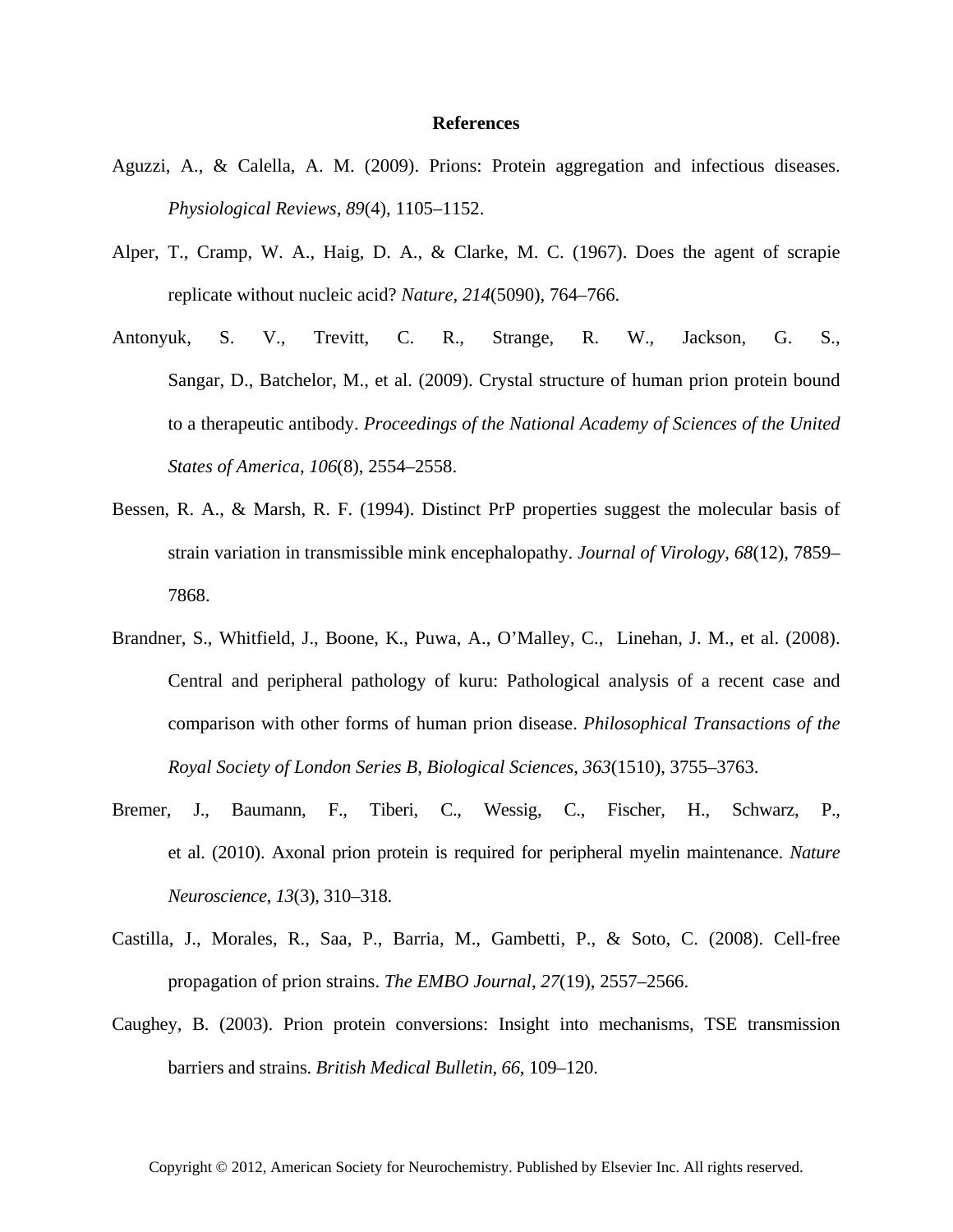Colby, D. W., Giles, K., Legname, G., Wille, H., Baskakov, I. V., DeArmond, S. J., et al. (2009). Design and construction of diverse mammalian prion strains. *Proceedings of the National Academy of Sciences of the United States of America*, *106*(48), 20417–20422.

Collinge, J. (1999). Variant Creutzfeldt-Jakob disease. *Lancet*, *354*(9175), 317–323.

- Collinge, J. (2001). Prion diseases of humans and animals: Their causes and molecular basis. *Annual Review of Neuroscience*, *24*, 519–550.
- Collinge, J. (2005). Molecular neurology of prion disease. *Journal of Neurology Neurosurgery and Psychiatry*, *76*(7), 906–919.
- Collinge, J., & Clarke, A. (2007). A general model of prion strains and their pathogenicity. *Science*, *318*(5852), 930–936.
- Collinge, J., Sidle, K. C., Meads, J., Ironside, J., & Hill, A. F. (1996). Molecular analysis of prion strain variation and the etiology of 'new variant' CJD. *Nature*, *383*(6602), 685–690.
- Collinge, J., Whitfield, J., McKintosh, E., Beck, J., Mead, S., Thomas, D. J., et al. (2006). Kuru in the 21st century—an acquired human prion disease with very long incubation periods. *Lancet*, *367*(9528), 2068–2074.
- Deleault, N. R., Harris, B. T., Rees, J. R., & Supattapone, S. (2007). Formation of native prions from minimal components *in vitro*. *Proceedings of the National Academy of Sciences of the United States of America*, *104*(23), 9741–9746.
- Griffith, J. S. (1967). Self-replication and scrapie. *Nature*, *215*(5105), 1043–1044.
- Kim, J. I., Cali, I., Surewicz, K., Kong, Q., Raymond, G. J., Atarashi, R., et al. (2010). Mammalian prions generated from bacterially expressed prion protein in the absence of any mammalian cofactors. *The Journal of Biological Chemistry*, *285*(19), 14083–14087.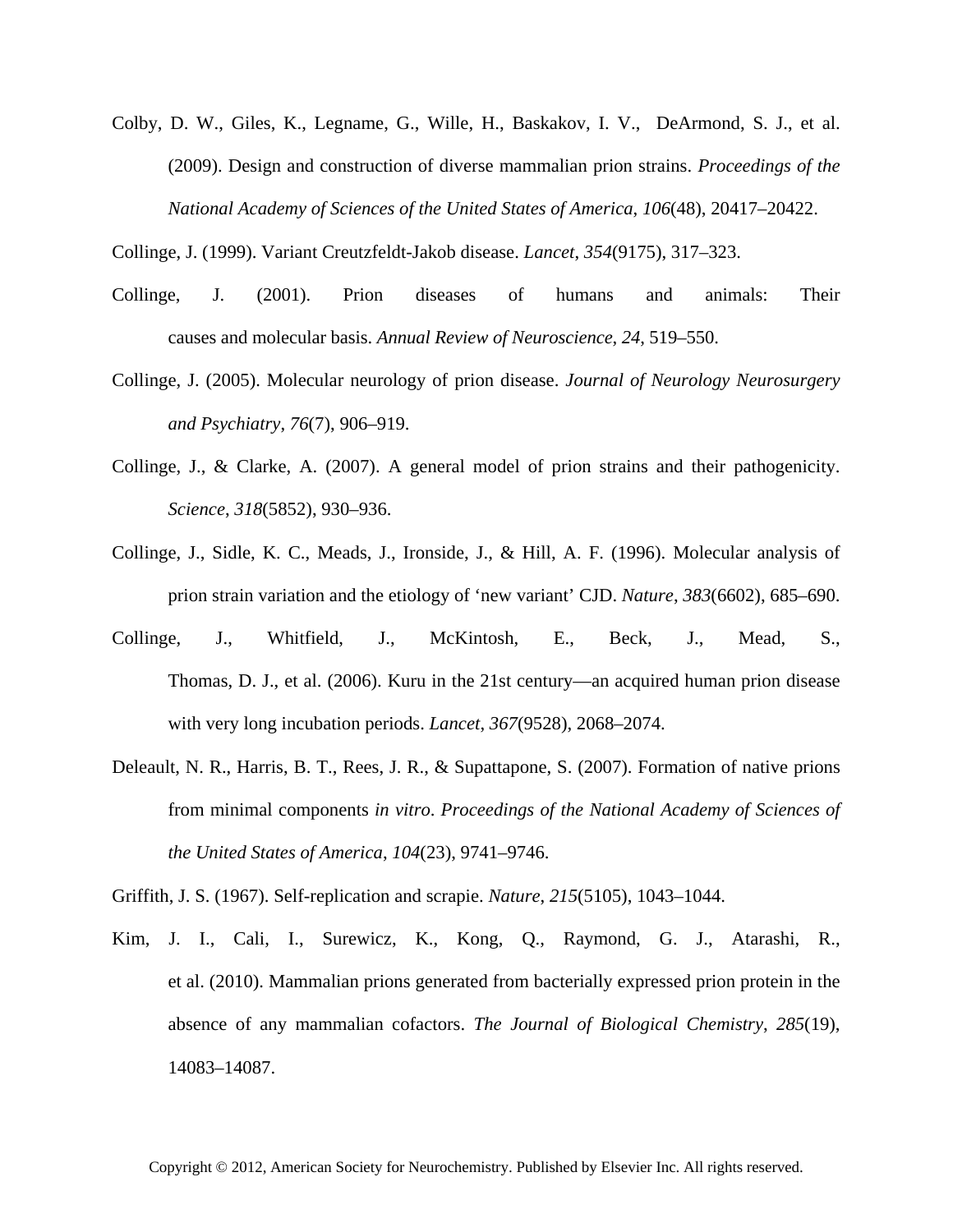- Mallucci, G., & Collinge, J. (2005). Rational targeting for prion therapeutics. *Nature Reviews Neuroscience*, *6*(1), 23–34.
- Mallucci, G., Dickinson, A., Linehan, J., Klohn, P., Brandner, S., & Collinge, J. (2003). Depleting neuronal PrP in prion infection prevents disease and reverses spongiosis. *Science*, *302*(5646), 871–874.
- Mead, S., Poulter, M., Uphill, J., Beck, J., Whitfield, J., Webb, T. E., et al. (2009a). Genetic risk factors for variant Creutzfeldt-Jakob disease: A genome-wide association study. *Lancet Neurology*, *8*(1), 57–66.
- Mead, S., Stumpf, M. P., Whitfield, J., Beck, J, Poulter, M., Campbell, T., et al. (2003). Balancing selection at the prion protein gene consistent with prehistoric kuru-like epidemics. *Science*, *300*(5619), 640–643.
- Mead, S., Whitfield, J., Poulter, M., Shah, P., Uphill, J., Campbell, T., et al. (2009b). A novel protective prion protein variant that colocalizes with kuru exposure. *The New England Journal of Medicine*, *361*(21), 2056–2065.
- Nicoll, A. J., & Collinge, J. (2009). Preventing prion pathogenicity by targeting the cellular prion protein. *Infectious Disorders Drug Targets*, *9*(1), 48–57.
- Parchi, P., Castellani, R., Capellari, S., Ghetti, B., Young, K., Chen, S. G., et al. (1996). Molecular basis of phenotypic variability in sporadic Creutzfeldt-Jakob disease. *Annals of Neurology*, *39*(6), 767–778.
- Prusiner, S. B. (1982). Novel proteinaceous infectious particles cause scrapie. *Science*, *216*(4542), 136–144.
- Prusiner, S. B. (1998). Prions. *Proceedings of the National Academy of Sciences of the United States of America*, *95*(23), 13363–13383.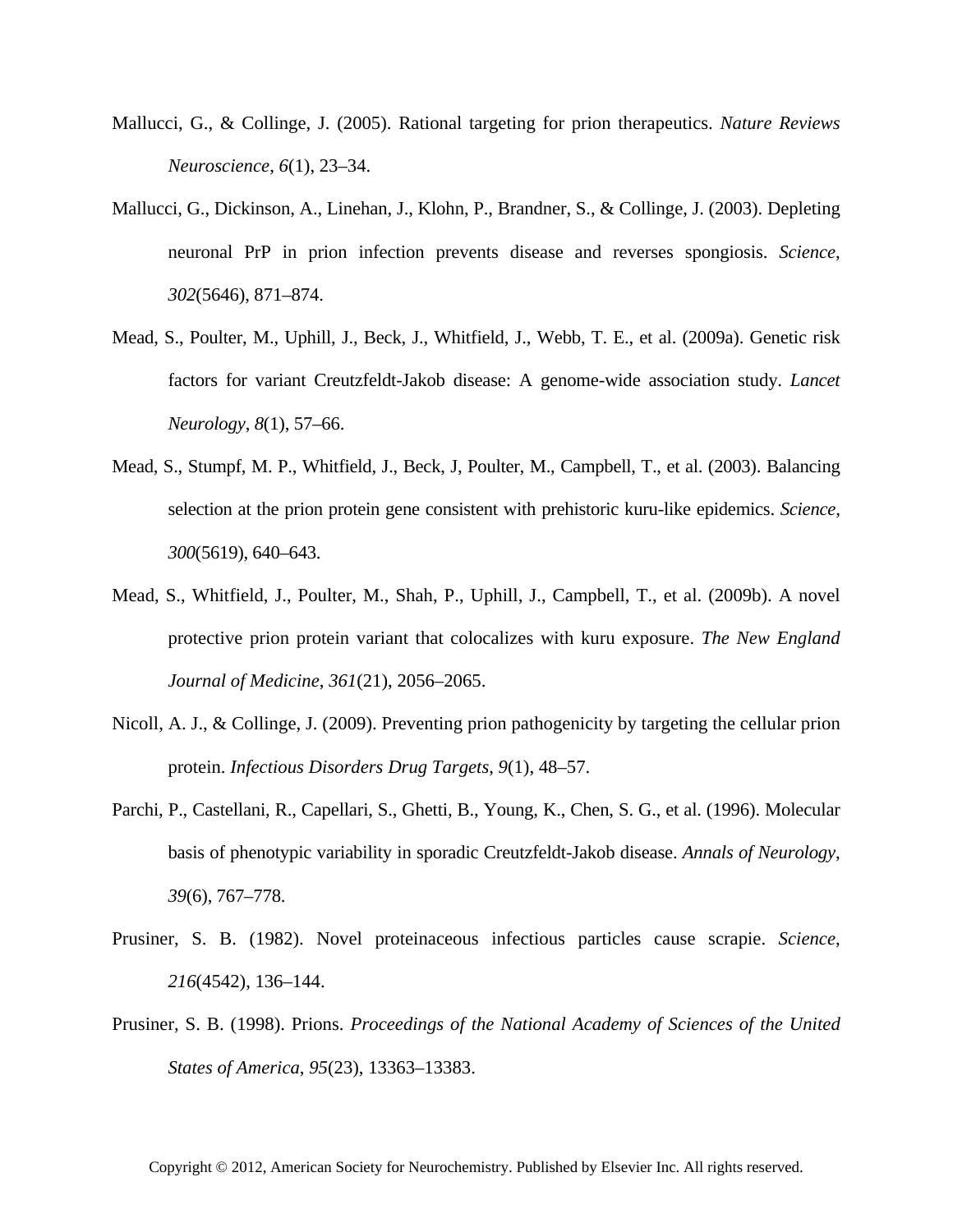- Riesner, D. (2003). Biochemistry and structure of PrP(C) and PrP(Sc). *British Medical Bulletin*, *66*, 21–33.
- Safar, J., Wille, H., Itri, V., Groth, D., Serban, H., Torchia, M., et al. (1998). Eight prion strains have PrP<sup>Sc</sup> molecules with different conformations. *Nature Medicine*, 4(10), 1157–1165.
- Safar, J. G., Kellings, K., Serban, A., Groth, D., Cleaver, J. E., Prusiner, S. B., et al. (2005). Search for a prion-specific nucleic acid. *Journal of Virology*, *79*(16), 10796– 10806.
- Sigurdson, C. J. (2008). A prion disease of cervids: Chronic wasting disease. *Veterinary Research*, *39*(4), 41.
- Silveira, J. R., Raymond, G. J., Hughson, A. G., Race, R. E., Sim, V. L., Hayes, S. F., et al. (2005). The most infectious prion protein particles. *Nature*, *437*(7056), 257–261.
- Telling, G. C., Parchi, P., DeArmond, S. J., Cortelli, P., Montagna, P., Gabizon, R., et al. (1996). Evidence for the conformation of the pathologic isoform of the prion protein enciphering and propagating prion diversity. *Science*, *274*(5295), 2079–2082.
- Wadsworth, J. D., & Collinge, J. (2007). Update on human prion disease. *Biochimica et Biophysica Acta*, *1772*(6), 598–609.
- Wadsworth, J. D., Joiner, S., Linehan, J. M., Asante, E. A., Brandner, S., & Collinge, J. (2008). Review. The origin of the prion agent of kuru: Molecular and biological strain typing. *Philosophical Transactions of the Royal Society of London Series B, Biological Sciences*, *363*(1510), 3747–3753.
- Watts, J. C., Drisaldi, B., Ng, V., Yang, J., Strome, B., Horne, P., et al. (2007). The CNS glycoprotein Shadoo has PrP(C)-like protective properties and displays reduced levels in prion infections. *The EMBO Journal*, *26*(17), 4038–4050.